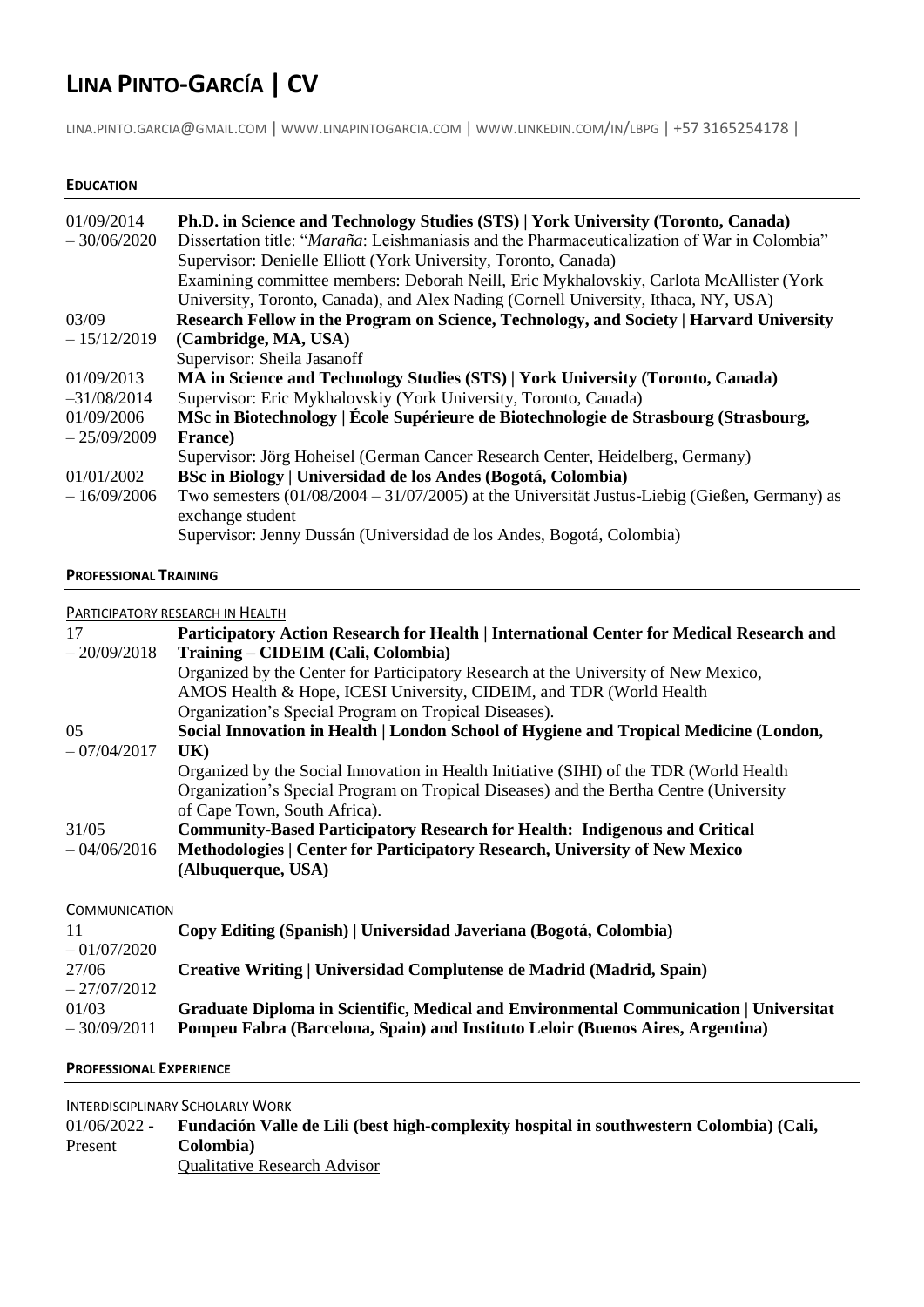|                            | Consultancy for the development of qualitative research projects in the clinic by non-medical                                                                                                        |
|----------------------------|------------------------------------------------------------------------------------------------------------------------------------------------------------------------------------------------------|
|                            | professionals.                                                                                                                                                                                       |
| $03/05/2021 -$             | Interdisciplinary Center for Development Studies (CIDER) at Universidad de los                                                                                                                       |
| Present                    | Andes (Bogotá, Colombia)<br><b>Postdoctoral Researcher</b>                                                                                                                                           |
|                            |                                                                                                                                                                                                      |
|                            | Researcher in in the <i>Diseased Landscapes</i> project.                                                                                                                                             |
| 04/02/2021<br>$-$ Present  | Institute for Science, Innovation and Society (InSIS), part of the School of Anthropology and<br>Museum Ethnography and the Oxford Martin School at the University of Oxford                         |
|                            | <b>Research Affiliate</b>                                                                                                                                                                            |
|                            | Researcher in the <i>Diseased Landscapes</i> project.                                                                                                                                                |
| 01/08/2020                 | Interdisciplinary Center for Development Studies (CIDER), Universidad de los Andes                                                                                                                   |
| $-25/01/2021$              | Bogotá, Colombia                                                                                                                                                                                     |
|                            | <b>Postdoctoral Researcher</b>                                                                                                                                                                       |
|                            | Main researcher of the team involved in the project "Decolonizing War Testimony," funded by the                                                                                                      |
|                            | Global Challenges Research Fund (UK) and led by Diana Ojeda (CIDER) and Noam Leshem                                                                                                                  |
|                            | (Durham University).                                                                                                                                                                                 |
| 01/01/2018                 | Platypus, the blog of CASTAC                                                                                                                                                                         |
| $-31/12/2020$              | <b>Contributing Editor</b>                                                                                                                                                                           |
|                            | Curatorial and editorial work for Platypus, a blog that publishes texts by scholars linked to                                                                                                        |
|                            | CASTAC (Committee for the Anthropology of Science, Technology, and Computing within the<br>American Anthropological Association).                                                                    |
| 15/11                      | Social Innovation in Health Initiative within the WHO's program on tropical diseases (TDR)                                                                                                           |
| $-15/12/2017$              | Researcher                                                                                                                                                                                           |
|                            | Collected, analyzed and reported on qualitative data related to three case studies exploring social                                                                                                  |
|                            | innovation in health in Guatemala and Honduras. Cases were selected by the Pan American Health                                                                                                       |
|                            | Organization (PAHO), based on a call launched in Central America and the Caribbean, as part of                                                                                                       |
|                            | the Social Innovation in Health Initiative (SIHI).                                                                                                                                                   |
| 01/12/2016                 | International Center for Medical Research and Training - CIDEIM   Cali, Colombia                                                                                                                     |
| $-31/05/2017$              | <b>Qualitative Research Advisor</b>                                                                                                                                                                  |
|                            | Supported the preparation and conduction of interviews, focus groups, data analysis, and article                                                                                                     |
|                            | writing in the project "Mobile Health (mHealth) for early diagnosis and effective treatment of                                                                                                       |
|                            | cutaneous leishmaniasis," developed by CIDEIM, in collaboration with the University of                                                                                                               |
|                            | California, San Diego, and funded by the US National Institutes of Health (NIH).                                                                                                                     |
|                            |                                                                                                                                                                                                      |
| <b>BIOMEDICAL RESEARCH</b> |                                                                                                                                                                                                      |
| 15/09/2011                 | International Center for Medical Research and Training - CIDEIM   Cali, Colombia                                                                                                                     |
| $-30/07/2013$              | <b>Scientific Manager</b>                                                                                                                                                                            |
|                            | Led the team that developed various institutional initiatives of the Scientific Director.                                                                                                            |
|                            | Wrote grants and obtained financial support from international (US National Institute of Health)                                                                                                     |
|                            | and Colombian (Colciencias, Innpulsa) funding agencies. Prepared grant reports. Established                                                                                                          |
|                            | collaborative networks. Produced public relations materials. Organized an international symposium                                                                                                    |
|                            | involving the academic, public and private sectors, aimed at improving health outcomes in                                                                                                            |
|                            | Colombia. Produced a website highlighting CIDEIM's contributions throughout 50 years of                                                                                                              |
|                            | trajectory.                                                                                                                                                                                          |
| 01/01                      | German Cancer Research Center (DKFZ)   Heidelberg, Germany                                                                                                                                           |
| $-31/08/2009$              | Intern (Master Student)                                                                                                                                                                              |
|                            | Researched the pharmacognosy of a natural product isolated from traditional Chinese medicinal                                                                                                        |
| 01/08                      | plants for the treatment of pancreatic cancer.                                                                                                                                                       |
| $-31/08/2008$              | <b>Novartis Vaccines Institute for Global Health (NVGH)   Siena, Italy</b>                                                                                                                           |
|                            | Intern                                                                                                                                                                                               |
|                            | Participated in the development of a vaccine against Salmonella typhi by optimizing the growth<br>conditions for two strains of <i>Citrobacter freundit</i> for the production of Vi polysaccharide. |
| 01/07                      | Pasteur Institute, Hepacivirus and Innate Immunity Lab   Paris, France                                                                                                                               |
| $-31/07/2007$              | Intern                                                                                                                                                                                               |
|                            | Researched protein interactions linked to the immune response triggered by HCV infection.                                                                                                            |
|                            |                                                                                                                                                                                                      |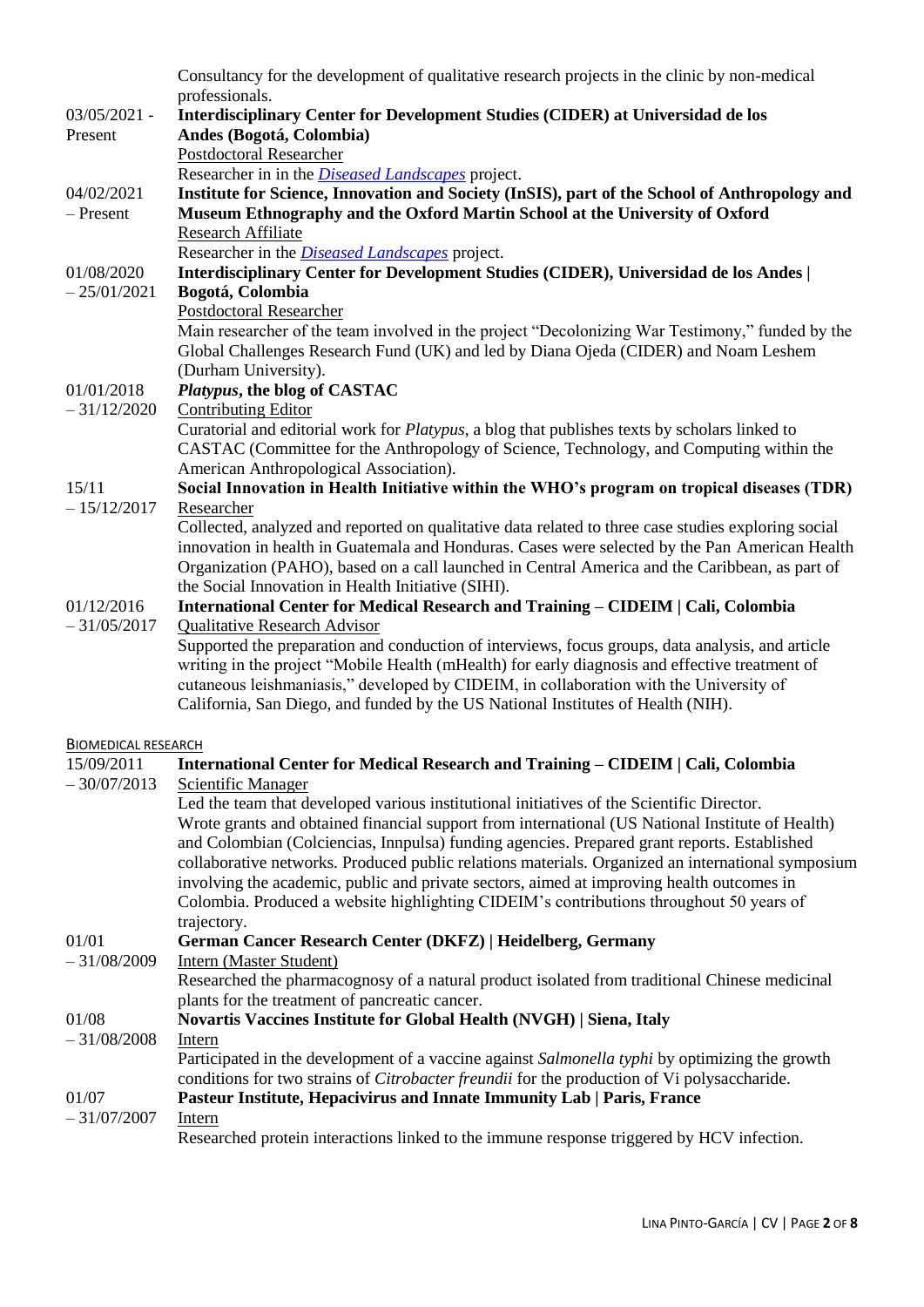| <b>TEACHING</b>              |                                                                                                  |
|------------------------------|--------------------------------------------------------------------------------------------------|
| $01/06/2022 -$               | Fundación Valle de Lili (high-complexity hospital)   Cali, Colombia                              |
| Present                      | Teacher of a seminar on qualitative research in clinical settings                                |
| 01/09/2015                   | York University   Toronto, Canada                                                                |
| $-31/05/2016$                | Teaching Assistant for the undergraduate course "Technology and Civilization," taught by         |
|                              | Professor Vera Pavri at York University.                                                         |
|                              |                                                                                                  |
| <b>GUEST TEACHER</b>         |                                                                                                  |
| 20/05/2022                   | Guest lecturer in the research seminar of the Science and Technology Studies (STS) Master's      |
|                              | program in at Universidad Nacional de Colombia (Bogotá, Colombia)                                |
| 04/10/2021                   | Guest lecturer in the course "Insects and Global Studies," taught by Tanya Richardson at Wilfrid |
|                              | Laurier University's (Waterloo, Canada)                                                          |
| 09/04/2021                   | Guest lecturer for a class in the course "Conflict and Peace in Colombia," taught by Tatiana     |
| 16/10/2020                   | Sánchez at the Universidad Javeriana (Bogotá, Colombia)                                          |
| 06/04/2021                   | Guest lecturer for a class in the course "Humans and Nonhumans in War," taught by Daniel Ruiz-   |
|                              | Serna at Concordia University (Montreal, Canada)                                                 |
| 01/04/2021                   | Guest lecturer for a class in a course on community-based health research, taught by Denielle    |
|                              | Elliott at York University (Toronto, Canada)                                                     |
| 04/03/2021                   | Invited speaker at a discussion entitled Knowledge about peace and knowledge for peace, held as  |
|                              | part of the course "Knowledge Management and Governance for Peace Building," organized by        |
|                              | the CAPAZ Institute and the Universidad Externado de Colombia (Bogotá, Colombia).                |
| 30/01/2021                   | Guest lecturer for a class on writing in the "Graduate Research Laboratory" course, taught by    |
|                              | Diego Nieto at the Universidad Javeriana (Cali, Colombia)                                        |
|                              |                                                                                                  |
| <b>SCIENCE COMMUNICATION</b> |                                                                                                  |
| 06/04/2010                   | Maloka Science Center   Bogotá, Colombia                                                         |
| $-30/06/2011$                | Researcher for exhibit content                                                                   |
|                              | Produced contents for interactive exhibitions on neuroscience, paleontology, climate change,     |
|                              | biodiversity food covergionty and indigenous modicing. Assisted the design and display of        |

# biodiversity, food sovereignty, and indigenous medicine. Assisted the design and display of exhibitions. 01/10/2009 **[Deutsches Museum](http://www.deutsches-museum.de/) | Munich, Germany**  $-31/03/2010$ Designed, organized, and implemented exhibitions on biotechnology, nanotechnology, and 19thcentury pharmaceutics.

# **PUBLICATIONS**

| PEER-REVIEWED ARTICLES |                                                                                                    |
|------------------------|----------------------------------------------------------------------------------------------------|
| 2022                   | Pinto-García, Lina. "Military Dogs and Their Soldier Companions: The More-than-Human               |
|                        | <b>Biopolitics of Leishmaniasis in Conflict-Torn Colombia</b> ". Medical Anthropology Quarterly 36 |
|                        | $(2): 237 - 55.$                                                                                   |
| 2021                   | Pinto-García, L. "Poisonously single-minded: Public health implications of the                     |
|                        | pharmaceuticalization of leishmaniasis in Colombia." Critical Public Health, $0(0)$ , 1-11.        |
| 2019                   | Lyons, Kristina, Lina B. Pinto-García, and Daniel Ruiz Serna (Special issue invited editors).      |
|                        | "Hacia una comprensión del conflicto y la paz en Colombia más allá de lo humano." Maguaré          |
|                        | $33(2): 15-22.$                                                                                    |
| 2019                   | Pinto García, L. "Disentangling War and Disease in Post-Conflict Colombia beyond                   |
|                        | Technoscientific Peacemaking," Tapuya: Latin American Science, Technology and Society, 2(1),       |
|                        | $94 - 111.$                                                                                        |
| 2014                   | Pinto García, L. "Persuasive Science, Misleading Violence: Epidemiological Views on                |
|                        | Homicides in Cali, Colombia." Eä journal. 6(2): 57-75.                                             |
| 2010                   | Pinto-Garcia L, Efferth T, Torres A, Hoheisel JD, Youns M. "Berberine inhibits cell growth and     |
|                        | mediates caspase-independent cell death in human pancreatic cancer cells." Planta Med.             |
|                        | $76(11): 1155-61.$                                                                                 |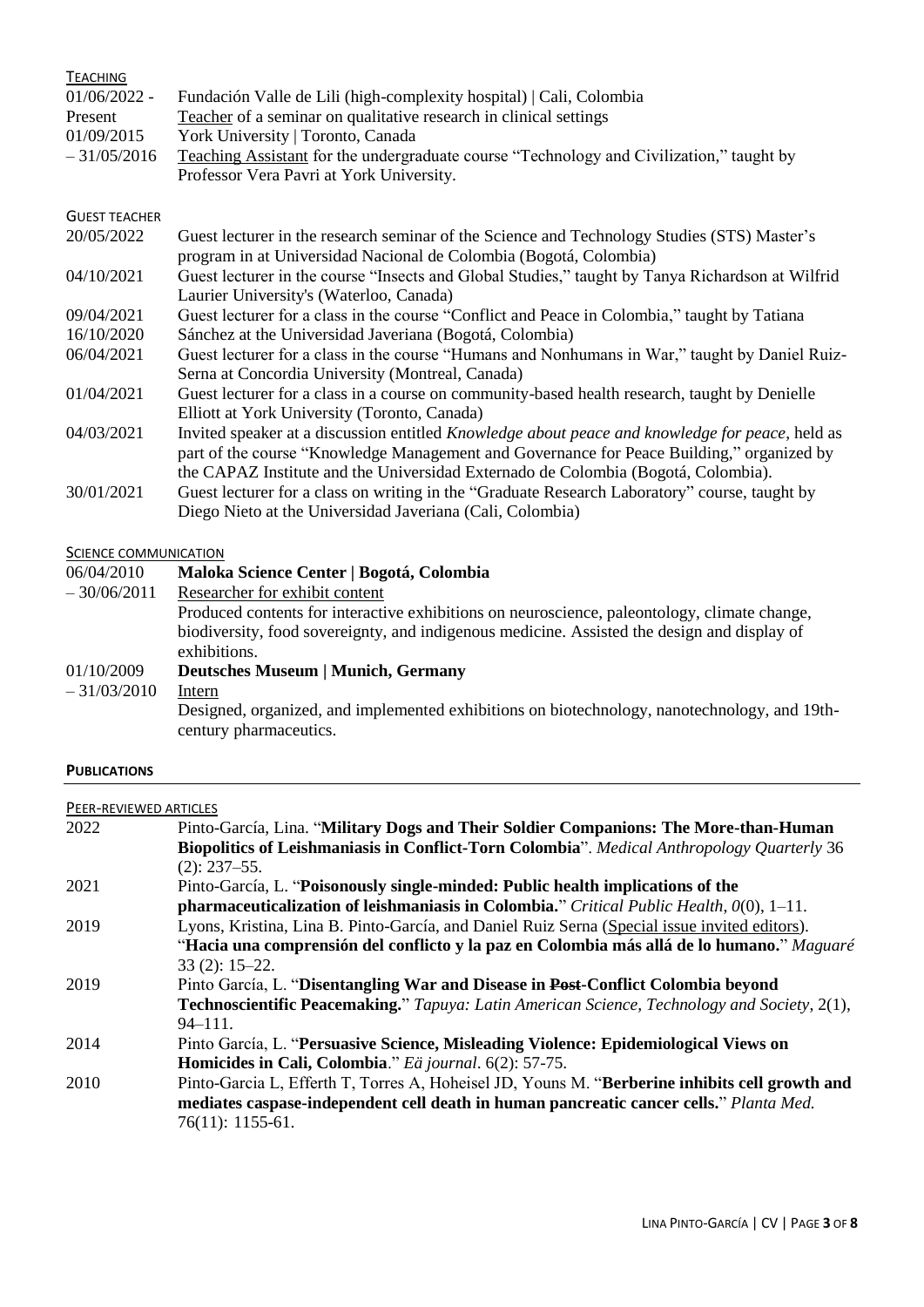| <b>REVIEWS</b> |                                                                                                |
|----------------|------------------------------------------------------------------------------------------------|
| 2020           | Pinto García, L. "Prosthetic Inclusions." Review on Bodies at War, a film by Emily Cohen.      |
|                | Society for Cultural Anthropology, Visual and New Media Review. Available here in English and  |
|                | Spanish.                                                                                       |
| 2017           | Pinto García, L. Book review on Bioinsecurities, by Neel Ahuja. Tecnoscienza. 8(1): 148–150.   |
| 2016           | Pinto García, L. "Violencias Más Allá de la Guerra: Una Reseña de la Novela Gráfica            |
|                | <b>Caminos Condenados.</b> " Centre for Imaginative Ethnography. Available here in English and |
|                | Spanish.                                                                                       |
| 2016           | Pinto García, L. "A house-to-house ethnography of dengue in Nicaragua". Science As Culture.    |
|                | $25(3)$ : 356-360.                                                                             |
| 2014           | <b>Commentary on Fresh Leaves, a creative text based on ethnographic fieldwork, written by</b> |
|                | Kristina Lyons and published by the Centre for Imaginative Ethnography. Available here.        |
|                |                                                                                                |
|                |                                                                                                |

NON-PEER REVIEWED PUBLICATIONS

- 2021 Pinto-García, Lina. "Sin vacunas y sin información: El caso de las mujeres embarazadas en la pandemia" [Without vaccines and without information: The case of pregnant women in the pandemic]. *Boletina Escuela de Género Universidad Nacional*. [https://www.humanas.unal.edu.co/2017/unidades-academicas/escuelas/escuela-de-estudios-de](https://www.humanas.unal.edu.co/2017/unidades-academicas/escuelas/escuela-de-estudios-de-genero/publicaciones/boletinas-anuales)[genero/publicaciones/boletinas-anuales](https://www.humanas.unal.edu.co/2017/unidades-academicas/escuelas/escuela-de-estudios-de-genero/publicaciones/boletinas-anuales)
- 2019 Pinto-García, Lina. "**Leishmaniacs in White Coats and Camouflage Uniforms.**" *InfoLeish* 4: 8– 9. Also [here](https://www.academia.edu/39973128/Leishmaniacs_in_White_Coats_and_Camouflage_Uniforms_Leishmaniacos_de_Bata_Blanca_y_de_Camuflado_Leishman%C3%ADacos_de_Jaleco_Branco_e_de_Roupa_Camuflada) in English, Spanish, and Portuguese.
- 2018 Pinto-García, Lina, and María Isabel Irurita Muñoz. "**Comprehensive Health Approach for Chagas Disease in Comapa (Jutiapa, Guatemala).**" In *Social Innovation in Health Initiative Case Collection*. Geneva: WHO. [https://socialinnovationinhealth.org/case-studies/eco-health](https://socialinnovationinhealth.org/case-studies/eco-health-approach-to-fight-chagas-disease/)[approach-to-fight-chagas-disease/.](https://socialinnovationinhealth.org/case-studies/eco-health-approach-to-fight-chagas-disease/)
- 2018 Irurita Muñoz, María Isabel, and Lina Pinto-García. "**Eco-Health Approach to Fight Chagas Disease in Comapa (Jutiapa, Guatemala).**" In *Social Innovation in Health Initiative Case Collection*. Geneva: WHO. [https://socialinnovationinhealth.org/case-studies/eco-health-approach](https://socialinnovationinhealth.org/case-studies/eco-health-approach-to-fight-chagas-disease/)[to-fight-chagas-disease/.](https://socialinnovationinhealth.org/case-studies/eco-health-approach-to-fight-chagas-disease/)
- 2018 Castro-Arroyave, Diana María, and Lina Pinto-García. "**Mosquitiamed: Shortening Distances through Telemedicine in Honduras.**" In *Social Innovation in Health Initiative Case Collection*. Geneva: WHO[. https://socialinnovationinhealth.org/case-studies/eco-health-approach-to-fight](https://socialinnovationinhealth.org/case-studies/eco-health-approach-to-fight-chagas-disease/)[chagas-disease/.](https://socialinnovationinhealth.org/case-studies/eco-health-approach-to-fight-chagas-disease/)
- 2015 Pinto-García, Lina. "**Stefano Tijerina: 'The Image of Canada as a Benevolent, Diplomatic, Humanitarian and Pacifist Nation Is Now at Risk**'" *Canada Watch*, 28–30. Available [here.](https://www.academia.edu/16757437/Stefano_Tijerina_The_image_of_Canada_as_a_benevolent_diplomatic_humanitarian_and_pacifist_nation_is_now_at_risk_)

SCHOLARLY BLOGGING

| 2021 | Pinto-García, Lina, and Luis A. López-Herazo. 2021. "Turn off the Hunger, but Not the Pots!"        |
|------|-----------------------------------------------------------------------------------------------------|
|      | [¿Que se apague el hambre pero no la olla!] Society for Cultural Anthropology. Fieldsights (blog).  |
|      | July 1, 2021. Available in English and Spanish at https://culanth.org/fieldsights/turn-off-the-     |
|      | hunger-but-not-the-pots-que-se-apague-el-hambre-pero-no-la-                                         |
|      | olla?token=LacNn5M8526X6nOUzRoAFjOjN-O4nx6X.                                                        |
| 2021 | Pinto-García, Lina. "Resisting Psychiatric Temporalities in 'Post'-Conflict Colombia."              |
|      | Anthropology News (blog). Arpil 1, 2021. https://www.anthropology-news.org/articles/resisting-      |
|      | psychiatric-temporalities-in-post-conflict-colombia/. Also available in Spanish.                    |
| 2021 | Pinto-García, Lina, and Omar Dewachi. "Writing Life No. 7: An Interview with Omar                   |
|      | Dewachi." Somatosphere (blog). February 5, 2021. http://somatosphere.net/2021/writing-life-         |
|      | omar-dewachi-lina-pinto-garcia.html/.                                                               |
| 2020 | Pinto-García, Lina. "Construir paz desde las artes: en busca de un campo de conocimiento y          |
|      | <b>de práctica</b> " [Building peace through arts: in search of a field of knowledge and practice]. |
|      | Caleidoscopio, the blog of Fundación Prolongar (blog). November 3, 2020.                            |
|      | https://fundacionprolongar.org/construir-paz-desde-las-artes/.                                      |
| 2020 | Ojeda, Diana, and Lina Pinto-García. "The Militarization of Life under War, 'Post-Conflict,'        |
|      | and the COVID-19 Crisis." Platypus, the CASTAC Blog (blog). April 6, 2020.                          |
|      | http://blog.castac.org/2020/04/the-militarization-of-life-under-war-post-conflict-and-the-covid-19- |
|      | crisis/. Also available in Spanish.                                                                 |
|      |                                                                                                     |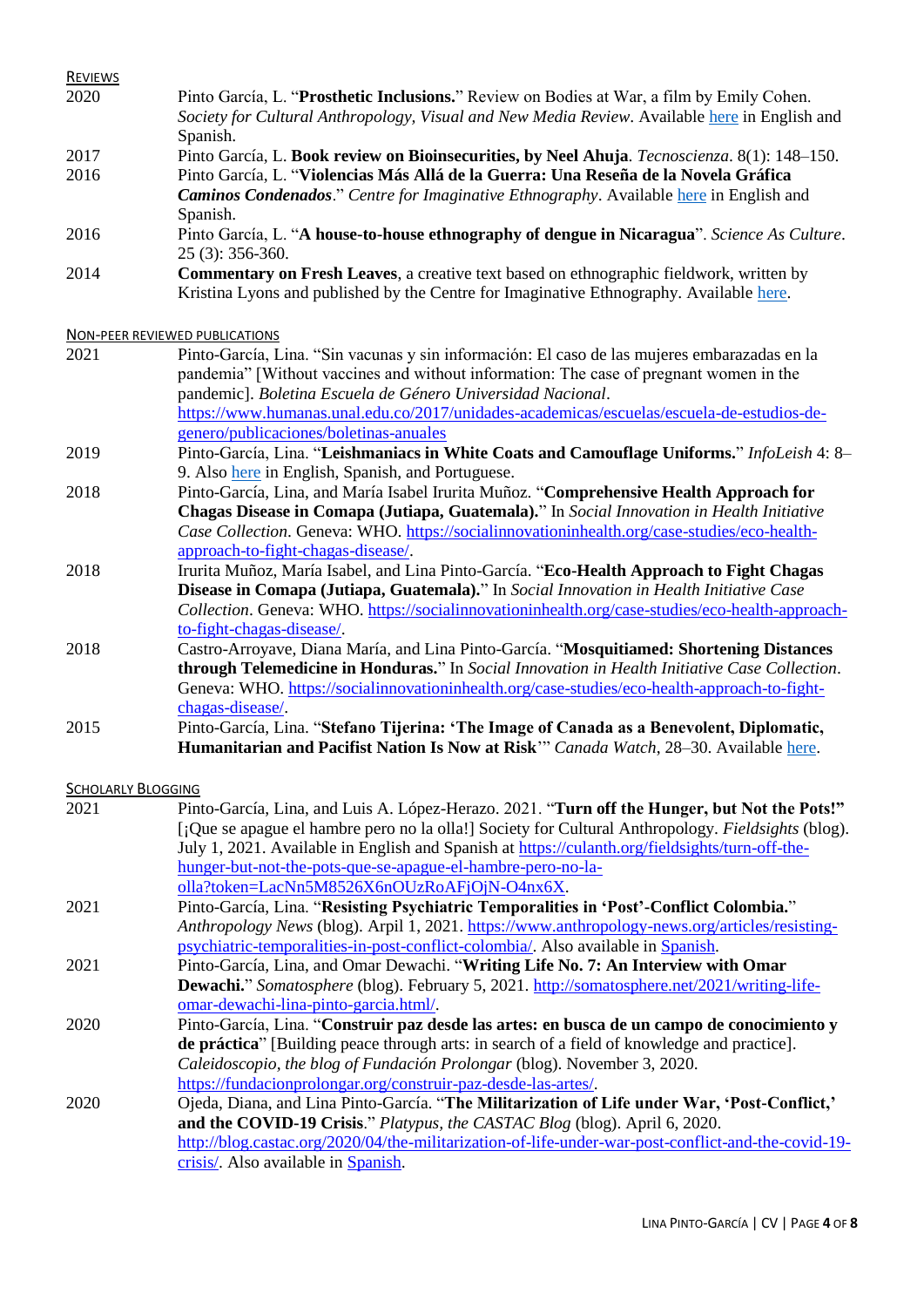- 2019 Pinto-García, Lina. "**Weaponized Flies.**" *Centre for Imaginative Ethnography* (blog). July 18, 2019. [https://imaginative-ethnography.com/2019/07/18/weaponized-flies/.](https://imaginative-ethnography.com/2019/07/18/weaponized-flies/) Also available in [Spanish.](https://imaginative-ethnography.com/2019/07/18/moscas-artilladas/)
- 2018 Pinto-García, Lina. "**Tweaking Narratives of War.**" *Platypus, the CASTAC Blog* (blog). December 4, 2018. [http://blog.castac.org/2018/12/tweaking-narratives-of-war/.](http://blog.castac.org/2018/12/tweaking-narratives-of-war/) Also available in [Spanish.](http://blog.castac.org/multilingual/ajustando-narrativas-de-guerra/)
- 2016 Pinto-García, Lina. "**No se puede hablar de una ciencia para la paz sin saber qué ciencia se ha hecho en tiempos de guerra**" [One cannot speak about a science for peace without knowing what science has been done in wartime]. *Backchannels, the blog of the Society for Social Studies of Science (4S)* (blog). June 20, 2016. [http://www.4sonline.org/blog/post/no\\_se\\_puede\\_hablar\\_de\\_una\\_ciencia\\_para\\_la\\_paz\\_sinsaber\\_qu](http://www.4sonline.org/blog/post/no_se_puede_hablar_de_una_ciencia_para_la_paz_sinsaber_que_ciencia_se_ha_he) e ciencia se ha he.

## NEWSPAPER AND OPINION ARTICLES

- 2018 Pinto-García, Lina, and Sabina Rasmussen. "**El debate sobre la liberación de mosquitos transgénicos en Cali**" [The debate on the release of transgenic mosquitoes in Cali]. *El País*, March 5, 2018. [https://www.elpais.com.co/cali/opinion-el-debate-sobre-la-liberacion-de](https://www.elpais.com.co/cali/opinion-el-debate-sobre-la-liberacion-de-mosquitos-transgenicos-en-cali.html)[mosquitos-transgenicos-en-cali.html.](https://www.elpais.com.co/cali/opinion-el-debate-sobre-la-liberacion-de-mosquitos-transgenicos-en-cali.html)
- 2013 2018 Contributions to *[Cerosetenta](http://cerosetenta.uniandes.edu.co/author/lina-pinto/)*, a digital magazine of Universidad de los Andes.
- 2016 Pinto-García, Lina. "**Brote Epidémico de Leishmaniasis En Tolima**" [Leishmaniasis epidemic outbreak in Tolima]. *El Espectador*, November 24, 2016. [http://www.elespectador.com/noticias/salud/brote-epidemico-de-leishmaniasis-tolima-articulo-](http://www.elespectador.com/noticias/salud/brote-epidemico-de-leishmaniasis-tolima-articulo-667147)[667147.](http://www.elespectador.com/noticias/salud/brote-epidemico-de-leishmaniasis-tolima-articulo-667147) 2011 Pinto-García, Lina. "**Biotecnológicos: la gallina de los huevos de oro**" [Biological Drugs: The Goose that Lays the Golden Eggs]. *El Espectador*, September 7, 2011. [https://www.elespectador.com/noticias/actualidad/biotecnologicos-la-gallina-de-los-huevos-de](https://www.elespectador.com/noticias/actualidad/biotecnologicos-la-gallina-de-los-huevos-de-oro/)[oro/.](https://www.elespectador.com/noticias/actualidad/biotecnologicos-la-gallina-de-los-huevos-de-oro/)

#### **SCHOLARSHIPS AND AWARDS**

|               | 2021 and 2022 Impact Funds from King's College London (UK) to develop a museum exhibition in the scope of<br>the Diseased Landscapes project. |
|---------------|-----------------------------------------------------------------------------------------------------------------------------------------------|
| 2021          | Honorable Mention in the Society for Medical Anthropology Dissertation Award competition.                                                     |
| 2021          | Travel grant for LASA2021, the Congress of the Latin American Studies Association (USA)                                                       |
| 2021-2023     | Grant from the British Academy's Humanities and Social Sciences Tackling Global Challenges                                                    |
|               | Programme (UK), in collaboration with Javier Lezaun (Oxford University), Diana Ojeda                                                          |
|               | (Universidad de los Andes) and Ann Kelly (King's College London), to develop the <i>Diseased</i>                                              |
|               |                                                                                                                                               |
|               | Landscapes project                                                                                                                            |
| 2020          | Winner of the 2020 Ann Johnson Institute for Science, Technology & Society (University of South                                               |
|               | Carolina) Book Manuscript Workshop, with the participation of Ann Kelly, Ken MacLeish, and<br>Omar Dewachi                                    |
|               |                                                                                                                                               |
| 2020-2021     | Grant to establish collaborations with academics within the EcoSocieties Interdisciplinary                                                    |
|               | Research Cluster at the University of Nottingham (UK)                                                                                         |
| 2019          | Travel grant for the 2019 4S Annual Meeting (USA)                                                                                             |
| $2018 - 2019$ | Provost Dissertation Scholarship at York University (Toronto, Canada)                                                                         |
| 2018          | Graduate Development Fund from York University (Toronto, Canada)                                                                              |
| 2017          | Fieldwork Cost Fund from York University (Toronto, Canada)                                                                                    |
| 2017          | Manulife Graduate Scholarship (Canada)                                                                                                        |
| $2015 - 2018$ | Scholarship from the Colombian Government for Doctoral Studies Abroad                                                                         |
| 2014          | York Graduate Scholarship at York University (Toronto, Canada)                                                                                |
| 2011          | First place winner of the Medical Biotechnology Journalism Contest, organized by Roche                                                        |
|               | Pharmaceuticals and the Biotechnology Institute of the National University of Colombia.                                                       |
| 2011          | Scholarship from Universitat Pompeu Fabra (Barcelona, Spain)                                                                                  |
| $2007 - 2009$ | Konrad Adenauer Foundation Scholarship (Germany)                                                                                              |
| 2006          | Best score in the state exam for biology graduates from Universidad de los Andes and second best                                              |
|               | score nationally in Colombia.                                                                                                                 |
| $2004 - 2005$ | Scholarship from Universität Justus-Liebig (Gießen, Germany)                                                                                  |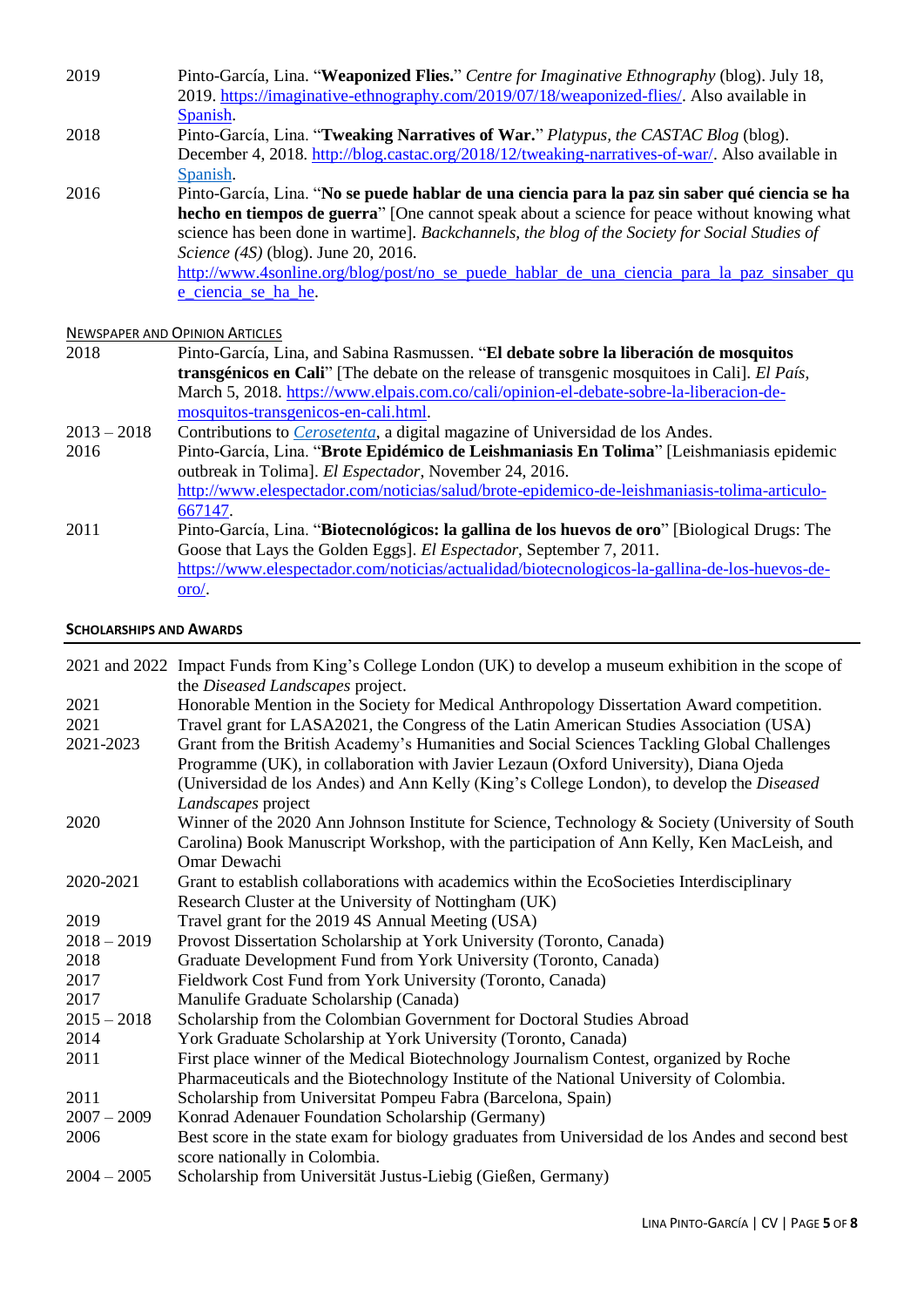| <b>INDIVIDUAL TALKS</b>            |                                                                                                    |
|------------------------------------|----------------------------------------------------------------------------------------------------|
| 15/02/2021                         | "Entomological Legacies in (Post-)Conflict Colombia"                                               |
|                                    | Guest speaker within the seminar series "Political Entomologies," organized by the University of   |
|                                    | Cambridge (UK) and the Freie Universität Berlin (Germany).                                         |
| 14/12/2020                         | "The "Pharmaceuticalization of War: Legal and Extralegal Circuits of Antileishmanial Drugs         |
|                                    | in Colombia"                                                                                       |
|                                    | Guest speaker at the 3rd National Colloquium of Social Studies of Science and Technology at        |
|                                    | Universidad Nacional (Bogotá, Colombia).                                                           |
| 25/09/2020                         | "Back to Duty rather than Back to Health: Leishmaniasis within the Colombian Army"                 |
|                                    | Friday Talks of the Social and Economic Sciences Faculty at Universidad del Valle (Cali,           |
|                                    | Colombia).                                                                                         |
| 15/11/2019                         | "Back to Duty rather than Back to Health: Leishmaniasis and the Colombian Army".                   |
|                                    | Seminar of the History of Medicine Working Group at Harvard University (Cambridge, USA).           |
| 07/11/2018                         | "Disentangling War and Disease in Post-Conflict Colombia beyond Technoscientific                   |
|                                    | Peacemaking."                                                                                      |
|                                    | Seminar of the Group of Social Studies of Illegality (GESI) at Universidad Nacional (Bogotá,       |
|                                    | Colombia).                                                                                         |
| 30/05/2018                         | "Disentangling War and Disease in Post-Conflict Colombia beyond Technoscientific                   |
|                                    | Peacemaking."                                                                                      |
|                                    | Seminar of the Rosario University's research group on social studies of sciences, technologies and |
| 29/08/2017                         | professions (GESCTP) (Universidad del Rosario, Bogotá, Colombia).<br>"Dangerous Relationships?"    |
|                                    | An interdisciplinary dialogue on vector-borne diseases between the fields of science and           |
|                                    | technology studies (STS) and public health (Universidad Icesi, Cali, Colombia).                    |
|                                    |                                                                                                    |
| <b>ACADEMIC EVENT ORGANIZATION</b> |                                                                                                    |
| 10/09/2021                         | <b>Event: Diseased Landscapes Workshop</b>                                                         |
|                                    | Event that brought together a group of 11 scholars from the Global North and South to              |
|                                    | discuss leishmaniasis, coca, conflict/peace, migration, and environmental and human                |
|                                    | health, in light of the Diseased Landscapes project.                                               |
| 26/02/2021                         | Event: A Conversation between Latin American Networks of Social Studies of Science and             |
|                                    | Technology: Insights for the Creation of the Colombian Network.                                    |
| 14/10/2020                         | Workshop: Manuscript production and publication workshop                                           |
|                                    | Workshop aimed at weakening the barriers that structure the academy and turn the                   |
|                                    | publication of knowledge into an inequitable activity (Universidad de los Andes, Bogotá,           |
|                                    | Colombia).                                                                                         |
| 27/10/2017                         | <b>Event:</b> When Research Turns into an Imaginative Activity: Symposium on Non-Traditional and   |
|                                    | Experimental Methodologies in Social Research (Universidad Javeriana, Bogotá, Colombia).           |
| 26                                 | <b>Workshop: Exploring Ethnography.</b>                                                            |
| $-27/04/2016$                      | Workshop covering both theoretical and practical aspects related to ethnographical                 |
|                                    | work in Science and Technology Studies (STS) (York University, Toronto, Canada).                   |
| 11                                 | <b>Conference:</b> Decolonizing the Americas – Methods of Resistance (York University, Toronto,    |
| $-13/03/2016$                      | Canada).                                                                                           |
| 27/09/2015                         | Salon: Evidence in War Zones.                                                                      |
|                                    | Event organized as part of the Technoscience Salon 2014-2015 (York University and                  |
|                                    | University of Toronto, Toronto, Canada), problematizing the production and use of                  |
|                                    | (scientific) evidence in the Colombian armed conflict context.                                     |
| 27                                 | Conference: Colombia on the Frontier of Biomedicine (CIDEIM, Cali, Colombia)                       |
| $-28/02/2012$                      | International multi-sectoral symposium aimed at improving health outcomes in                       |
|                                    | Colombia.                                                                                          |
|                                    |                                                                                                    |

# PANEL ORGANIZATION WITHIN CONFERENCES

| 06 | <b>Conference:</b> 4S, annual conference of the Society for Social Studies of Science (Toronto, Canada). |
|----|----------------------------------------------------------------------------------------------------------|
|    | $-09/10/2021$ <b>Panel title:</b> Diseased Landscapes: Health and Illness in Territories of Extraction   |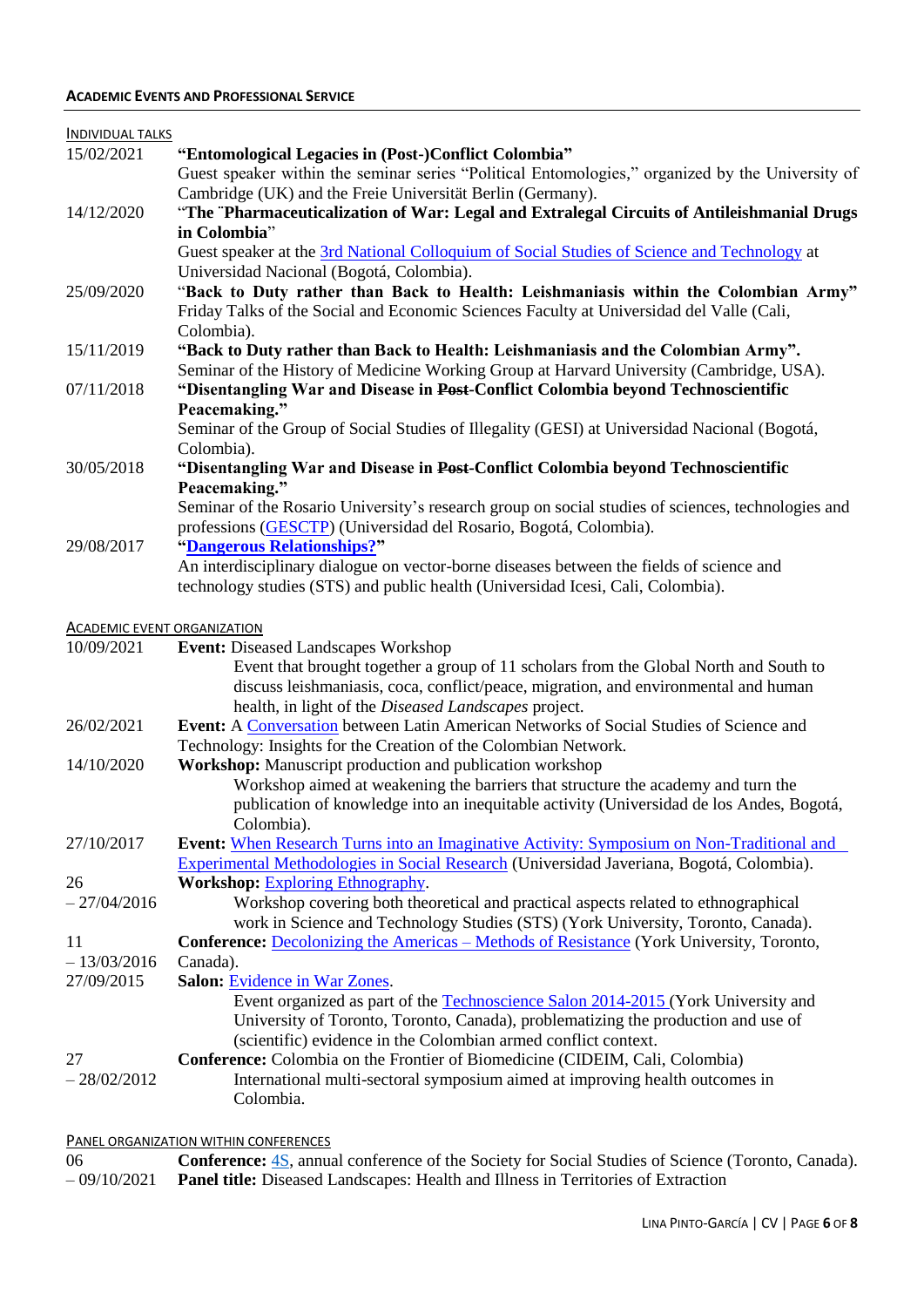| 26<br>$-29/05/2021$    | <b>Conference:</b> Annual conference of the Latin American Studies Association (LASA) (virtual<br>conference)                                                                                                                                                                           |
|------------------------|-----------------------------------------------------------------------------------------------------------------------------------------------------------------------------------------------------------------------------------------------------------------------------------------|
| 18                     | Panel title: War, violence and the environment: Human and non-human assemblages.<br>Paper: "Colombian leishmaniasis: A therapeutic experience marked by war and militarization"<br><b>Conference:</b> 4S, annual conference of the Society for Social Studies of Science (Prague, Czech |
| $-21/08/2020$          | Republic).<br>Panel title: Discursive Traps in Global Health: Neglect, Poverty, and Emergence.<br><b>Paper:</b> "Pacified Accounts of Science: The Neglect of War in Colombian leishmaniasis' Problem                                                                                   |
| 04<br>$-07/09/2019$    | Framing."<br><b>Conference:</b> 4S, annual conference of the Society for Social Studies of Science (New Orleans,<br>USA).                                                                                                                                                               |
| 11                     | Panel title: Interrupting the Care/Violence Nexus in Times of War and Peace.<br>Paper: "Back to duty rather than back to health: Leishmaniasis and the Colombian Army."<br><b>Conference:</b> XVII Anthropology congress in Colombia                                                    |
| $-14/06/2019$          | <b>Symposium title:</b> Decentering the human being in the understanding of the armed conflict and the<br>construction of peace in Colombia.                                                                                                                                            |
|                        | <b>Paper:</b> "War beyond the human and the humane: Army dogs affected by leishmaniasis."                                                                                                                                                                                               |
|                        | Roundtable title: Creative, Experimental and Imaginative Ethnography.<br>Paper: "Weaponized flies."                                                                                                                                                                                     |
|                        | <b>Roundtable title:</b> Is the extension of rights to non-humans the best way to protect their interests?<br>Achievements and difficulties of legal struggles in the defense of the environment.                                                                                       |
|                        | <b>PRESENTATION AS PANEL MEMBER</b>                                                                                                                                                                                                                                                     |
| 23                     | Conference: CALACS, Annual Conference of the Canadian Association for Latin American and                                                                                                                                                                                                |
| $-25/08/2021$          | Caribbean Studies (virtual event).<br><b>Paper:</b> "Colombian leishmaniasis: A therapeutic experience marked by war and militarization."                                                                                                                                               |
| 27                     | Conference: VI International Symposium - Network of Historians and Historians of Crime in the                                                                                                                                                                                           |
| $-29/07/2021$          | Americas (REDHHA) (virtual event).<br>Paper: "Recycling bodies for war: Leishmaniasis and military medicine in the Colombian Army."                                                                                                                                                     |
| 15/11/2018             | Conference: <b>AAA</b> , annual conference of the American Anthropological Association (San Jose,<br>California, USA).                                                                                                                                                                  |
|                        | Paper: "Disentangling War and Disease in Post-Conflict Colombia beyond Technoscientific<br>Peacemaking."                                                                                                                                                                                |
| 29/08<br>$-01/09/2018$ | <b>Conference: 4S</b> , annual conference of the Society for Social Studies of Science (Sydney                                                                                                                                                                                          |
|                        | International Convention Centre, Sydney, Australia).<br>Paper: "Leishmaniasis Patients and Guaral Sufferers: Dividing Health through Biomedical<br>Research."                                                                                                                           |
| 21                     | <b>Conference:</b> 2 <sup>nd</sup> National Colloquium of Social Studies of Science and Technology: Make Peace –                                                                                                                                                                        |
| $-23/09/2017$          | in a Post-Truth World (Universidad Nacional de Colombia, Bogotá, Colombia).                                                                                                                                                                                                             |
|                        | Paper: "Health and Biomedicine in Times of War: Leishmaniasis and the Colombian Armed<br>Conflict."                                                                                                                                                                                     |
| 11                     | <b>Conference:</b> 4S, annual conference of the Society for Social Studies of Science (Sheraton                                                                                                                                                                                         |
| $-14/11/2015$          | Downtown, Denver, USA).                                                                                                                                                                                                                                                                 |
|                        | Paper: "The Exclusionary Notion of Therapeutic Citizenship: Control of Cutaneous                                                                                                                                                                                                        |
| 03                     | Leishmaniasis' Treatment in the Colombian War."                                                                                                                                                                                                                                         |
| $-04/05/2013$          | <b>Conference:</b> Localities: Science and Technology in Places, Spaces and Time (York University,<br>Toronto, Canada).                                                                                                                                                                 |
|                        | Paper: "Unexpected Evidence: Relevance, Places, Actors and Forms of Scientific Literacy."                                                                                                                                                                                               |
|                        | <b>PARTICIPATION IN OTHER ACADEMIC EVENTS</b>                                                                                                                                                                                                                                           |
| 10/05/2021             | <b>Event:</b> Social Medicine Writing and Publishing Workshop (King's College London, UK)                                                                                                                                                                                               |

**Paper:** Canine Binomials: Military Borderlands and the Biopolitical Valuation of Human and Nonhuman Life in (Post-)Conflict Colombia

03 **Event:** [Anthropocene Campus](http://www.deakin.edu.au/about-deakin/events/anthropocene-campus-melbourne-2018) (Deakin University, Melbourne, Australia).